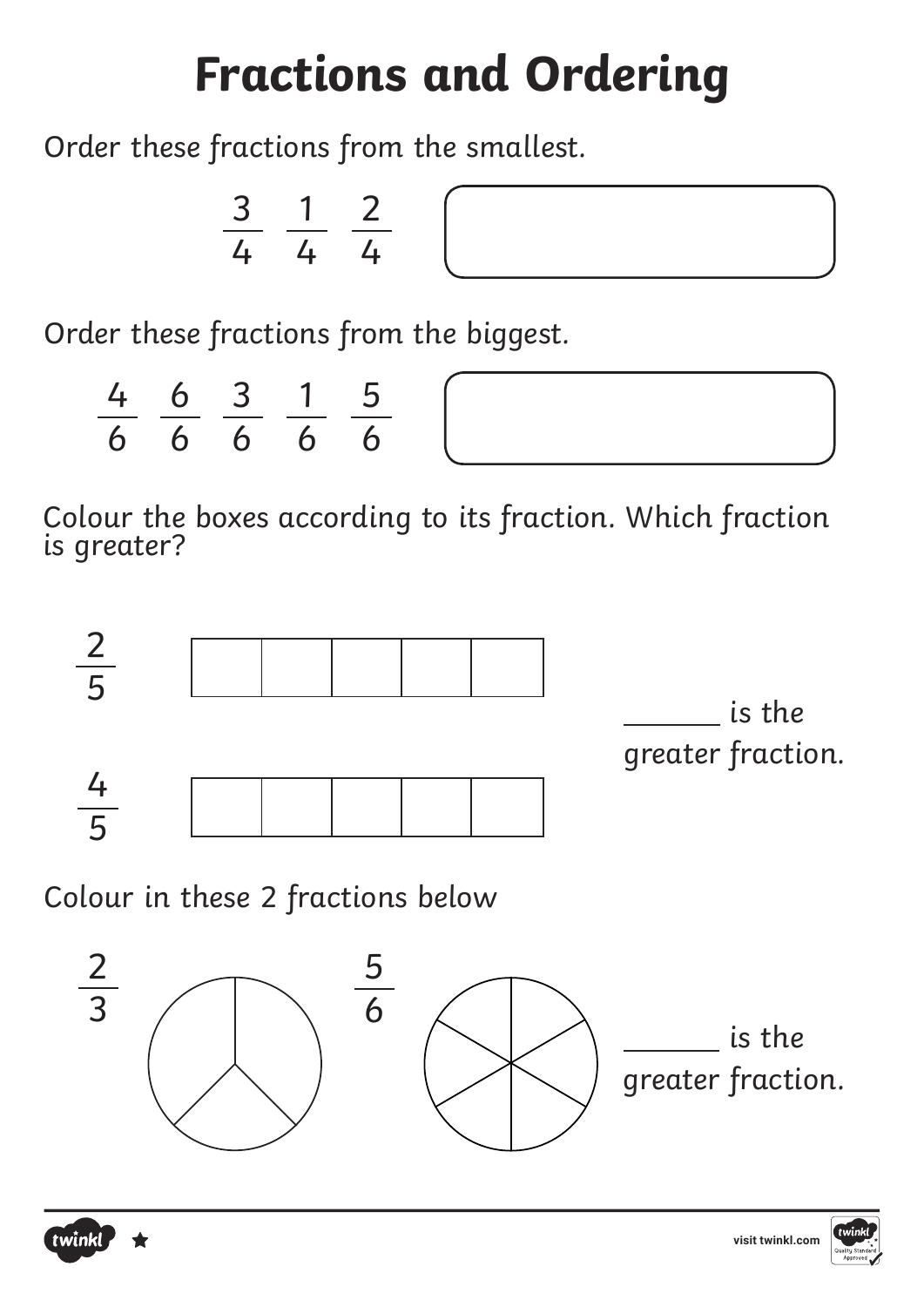Order these fractions from the smallest.

$$
\frac{3}{4} \quad \frac{1}{4} \quad \frac{2}{4} \quad \left( \frac{1}{4} \quad \frac{2}{4} \quad \frac{3}{4} \quad \right)
$$

Order these fractions from the biggest.

|  |  | 4 6 3 1 5 ( 6 5 4 3 1 |  |  |  |
|--|--|-----------------------|--|--|--|
|  |  | 6 6 6 6 6 6 6 6 6 6 6 |  |  |  |





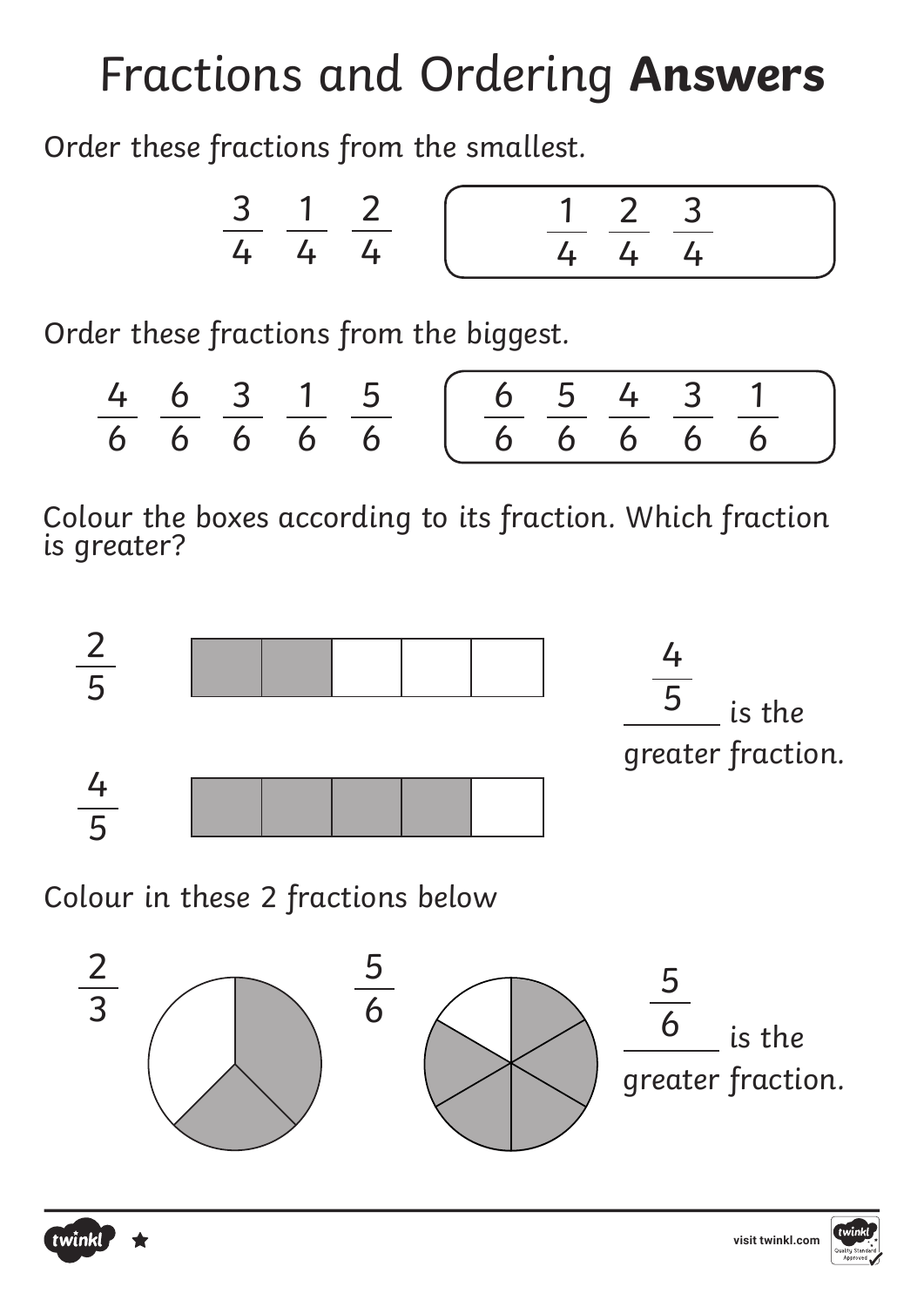Order these fractions from the smallest.

| $\mathcal{R}$ |   |                | $\overline{\phantom{a}}$ |  |
|---------------|---|----------------|--------------------------|--|
| 6             | 6 | 6 <sup>1</sup> | 6 <sup>1</sup>           |  |

| the control of the control of the |  |  |
|-----------------------------------|--|--|
|                                   |  |  |
|                                   |  |  |
|                                   |  |  |
|                                   |  |  |
|                                   |  |  |

Order these fractions from the biggest.

| 4 | 6 | 8 10 11        |  |
|---|---|----------------|--|
|   |   | 12 12 12 12 12 |  |





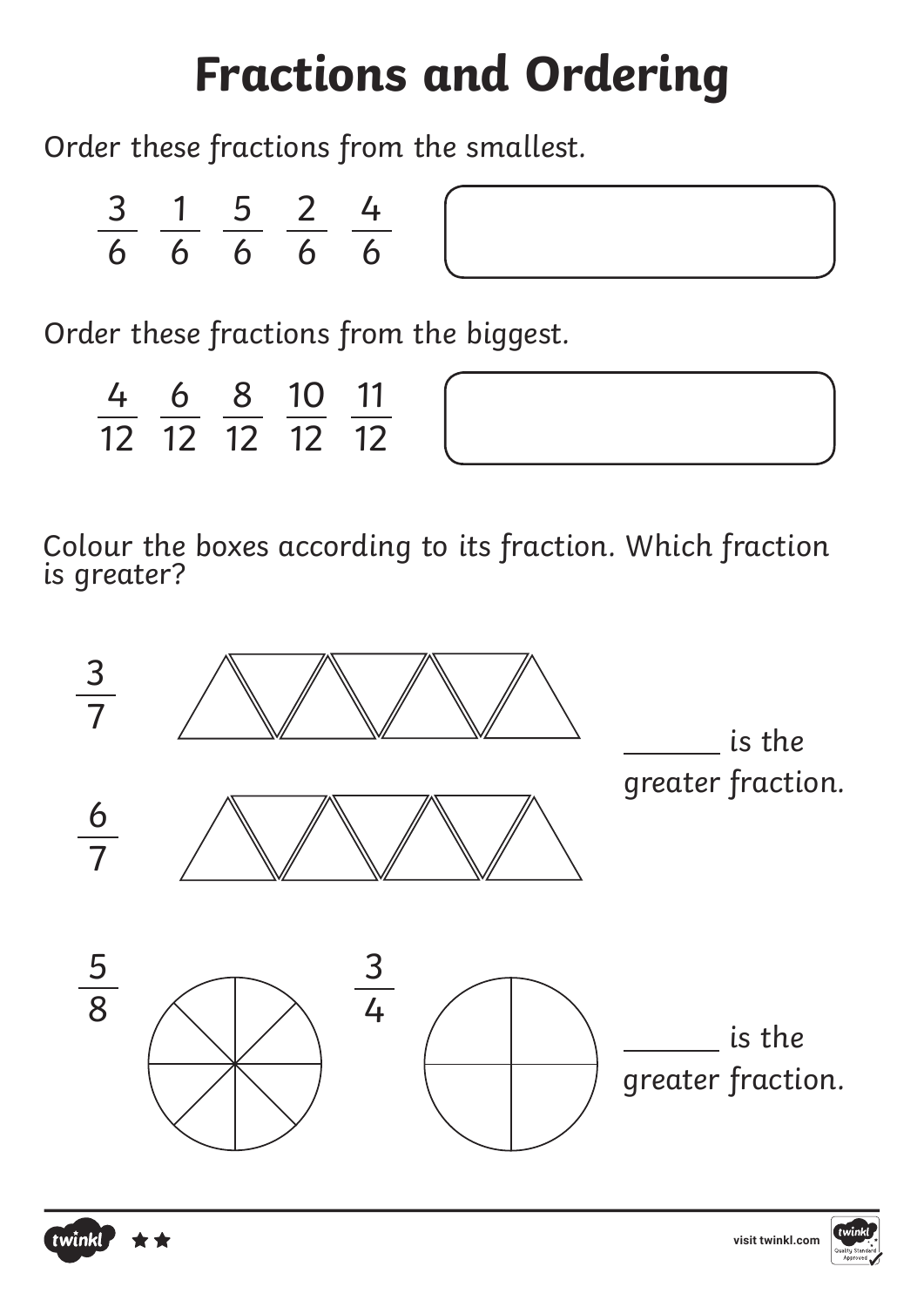Order these fractions from the smallest.

| 7 <sup>7</sup> | $\mathbb{R}^2$ | $\mathbf{z}$ | $\overline{1}$ |   |  |
|----------------|----------------|--------------|----------------|---|--|
| 9              | $\mathbf Q$    | <b>9</b>     | $\mathbf Q$    | 0 |  |

Order these fractions from the biggest.

|  | 4 1 2 2 |  |  |
|--|---------|--|--|
|  | 4 2 3 4 |  |  |





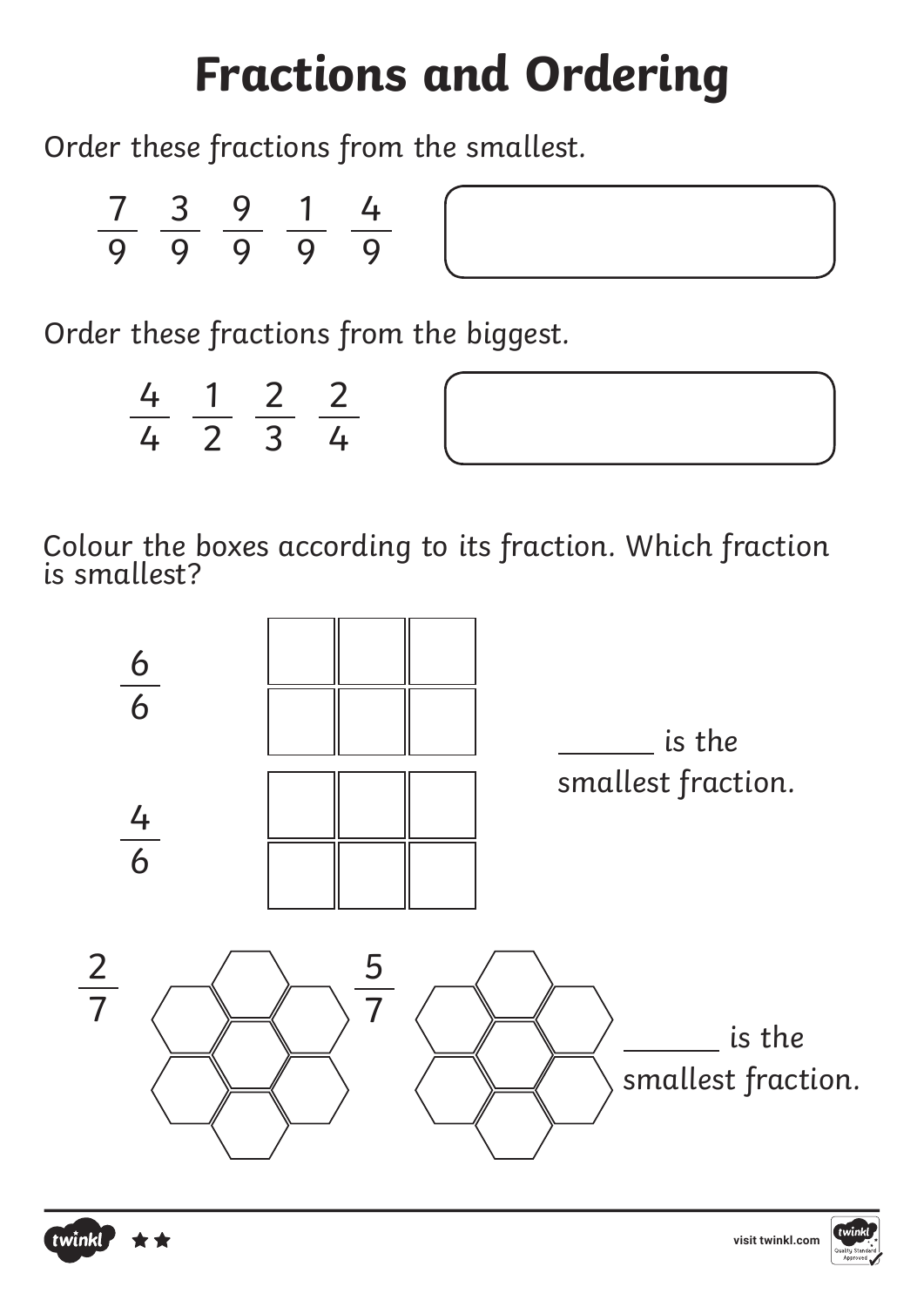Order these fractions from the smallest.

$$
\frac{3}{6} \quad \frac{1}{6} \quad \frac{5}{6} \quad \frac{2}{6} \quad \frac{4}{6} \quad \left( \frac{1}{6} \quad \frac{2}{6} \quad \frac{3}{6} \quad \frac{4}{6} \quad \frac{5}{6} \right)
$$

Order these fractions from the biggest.

|  | 4 6 8 10 11    |  |  | (1110864)      |  |
|--|----------------|--|--|----------------|--|
|  | 12 12 12 12 12 |  |  | 12 12 12 12 12 |  |





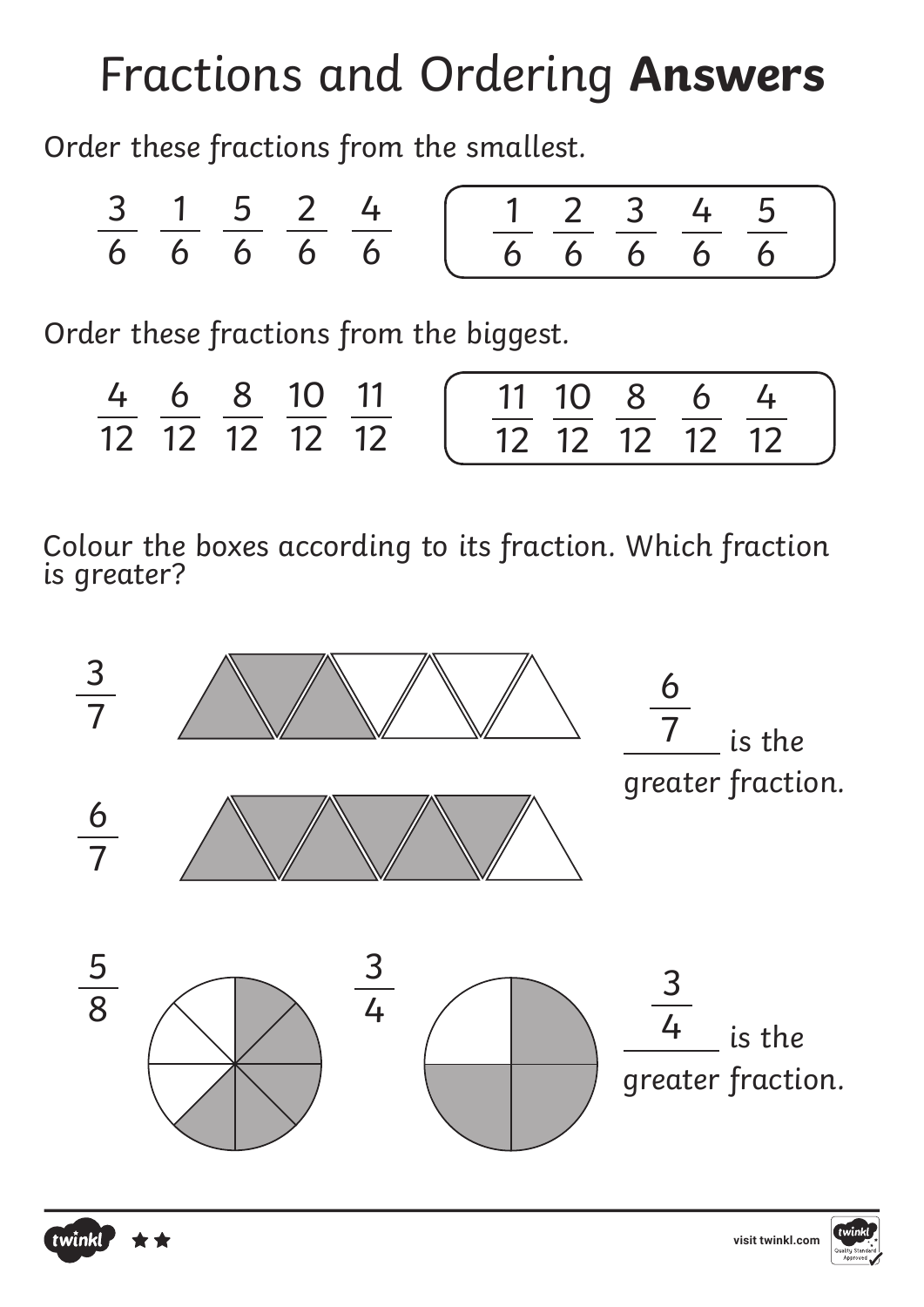Order these fractions from the smallest.

$$
\frac{7}{9} \quad \frac{3}{9} \quad \frac{9}{9} \quad \frac{1}{9} \quad \frac{4}{9} \quad \left( \frac{1}{9} \quad \frac{3}{9} \quad \frac{4}{9} \quad \frac{7}{9} \quad \frac{9}{9} \right)
$$

Order these fractions from the biggest.

|  | 4 1 2 2 |  |  | 4 2 2 1 |  |  |  |  |  |  |  |  |  |  |  |  |  |  |  |  |  |  |  |  |  |  |  |  |  |  |  |  |  |  |  |  |  |  |  |  |  |  |  |  |  |  |  |  |  |  |  |  |  |  |  |  |  |  |  |  |  |  |  |  |  |  |  |  |  |  |  |  |  |
|--|---------|--|--|---------|--|--|--|--|--|--|--|--|--|--|--|--|--|--|--|--|--|--|--|--|--|--|--|--|--|--|--|--|--|--|--|--|--|--|--|--|--|--|--|--|--|--|--|--|--|--|--|--|--|--|--|--|--|--|--|--|--|--|--|--|--|--|--|--|--|--|--|--|--|
|  | 4 2 3 4 |  |  | 4 3 4 2 |  |  |  |  |  |  |  |  |  |  |  |  |  |  |  |  |  |  |  |  |  |  |  |  |  |  |  |  |  |  |  |  |  |  |  |  |  |  |  |  |  |  |  |  |  |  |  |  |  |  |  |  |  |  |  |  |  |  |  |  |  |  |  |  |  |  |  |  |  |





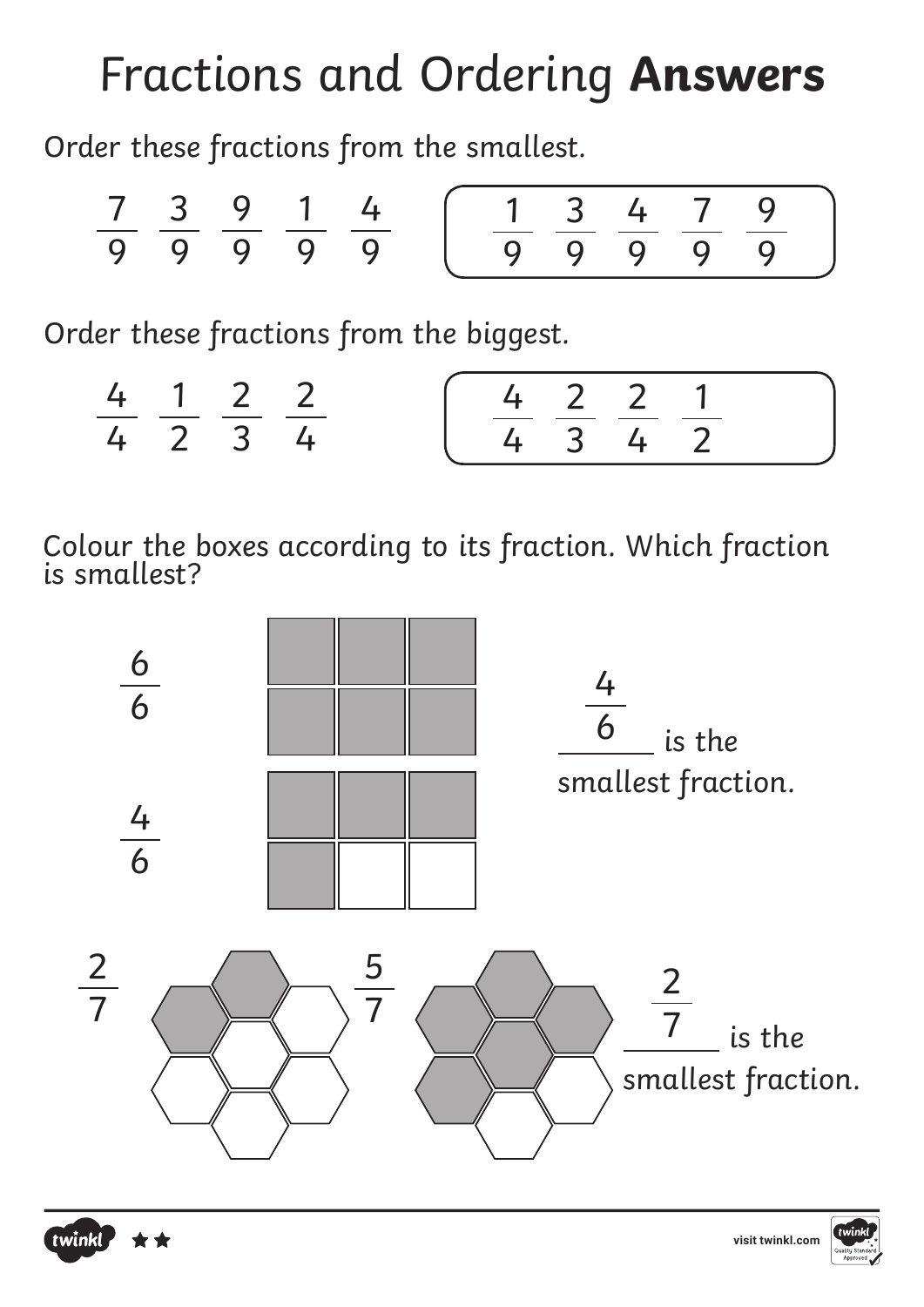Order these fractions from the smallest.

| 9  |              |   |               |  |
|----|--------------|---|---------------|--|
| 18 | $\mathbf{U}$ | 0 | $\mathcal{R}$ |  |

Order these fractions from the biggest.

| 4 9 1 4 11   |  |  |
|--------------|--|--|
| 15 15 5 5 15 |  |  |